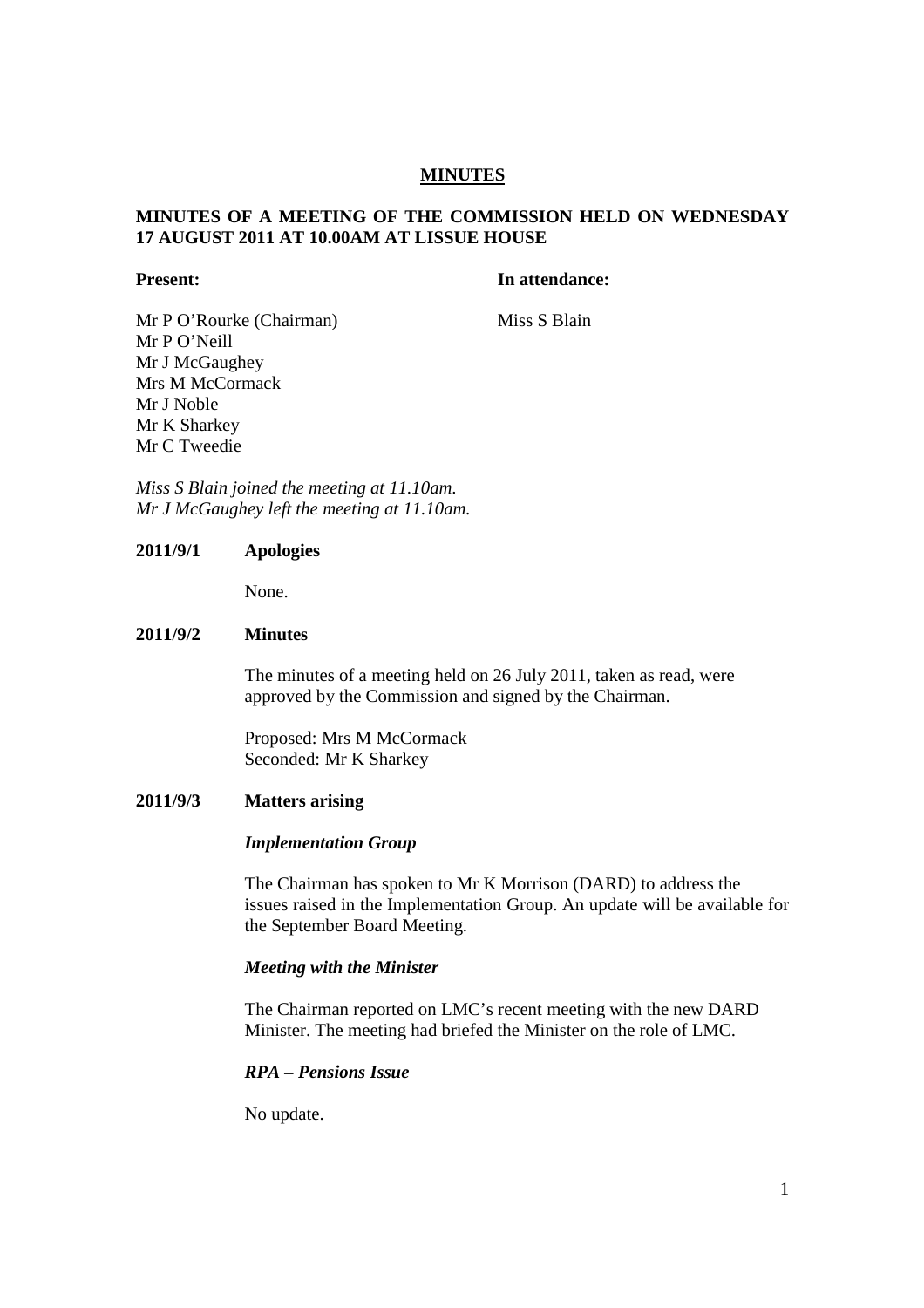# *Withheld – Commercially Sensitive*

*Mr J McGaughey re-joined the meeting at 11.25am. Mr T McClelland (Local Estate Agent) joined the meeting at 11.25am* 

### **2011/9/4** *Withheld – Commercially Sensitive*

*Mr McClelland left the meeting at 11.45am* 

### **2011/9/5 Chairman's/Interim Sub-Committee's Report.**

#### *(a) Report of the Interim Sub-Committee*

The Chairman reported that a number of meetings had been held with Managers since the last Board Meeting.

(i) Farm Liaison Officer

 DARD has approved the use of the FQAS logo in the job advert, and the recruitment process will now proceed.

(ii) Freedom of Information (FOI)

The Chairman updated the Board on the latest FOI requests.

(iii) Meat Trades Journal (MTJ)

The Board felt that the article in the MTJ had been positive for LMC and the NI red meat industry.

### *(b) NIAO Correspondence*

The Chairman circulated a letter from NIAO, which requested a meeting with the LMC Chairman, LMC Accounting Officer and DARD.

**Action Point:** The Accounting Officer will arrange the meeting in early September 2011.

# *(c) Update on Appointment of Chief Executive*

The Chairman updated the Board on the recruitment process.

 **Action Point:** The Board agreed to proceed with a second interview process on 31 August 2011 (to be held at PWC).

# *(d) Withheld – Commercially Sensitive*